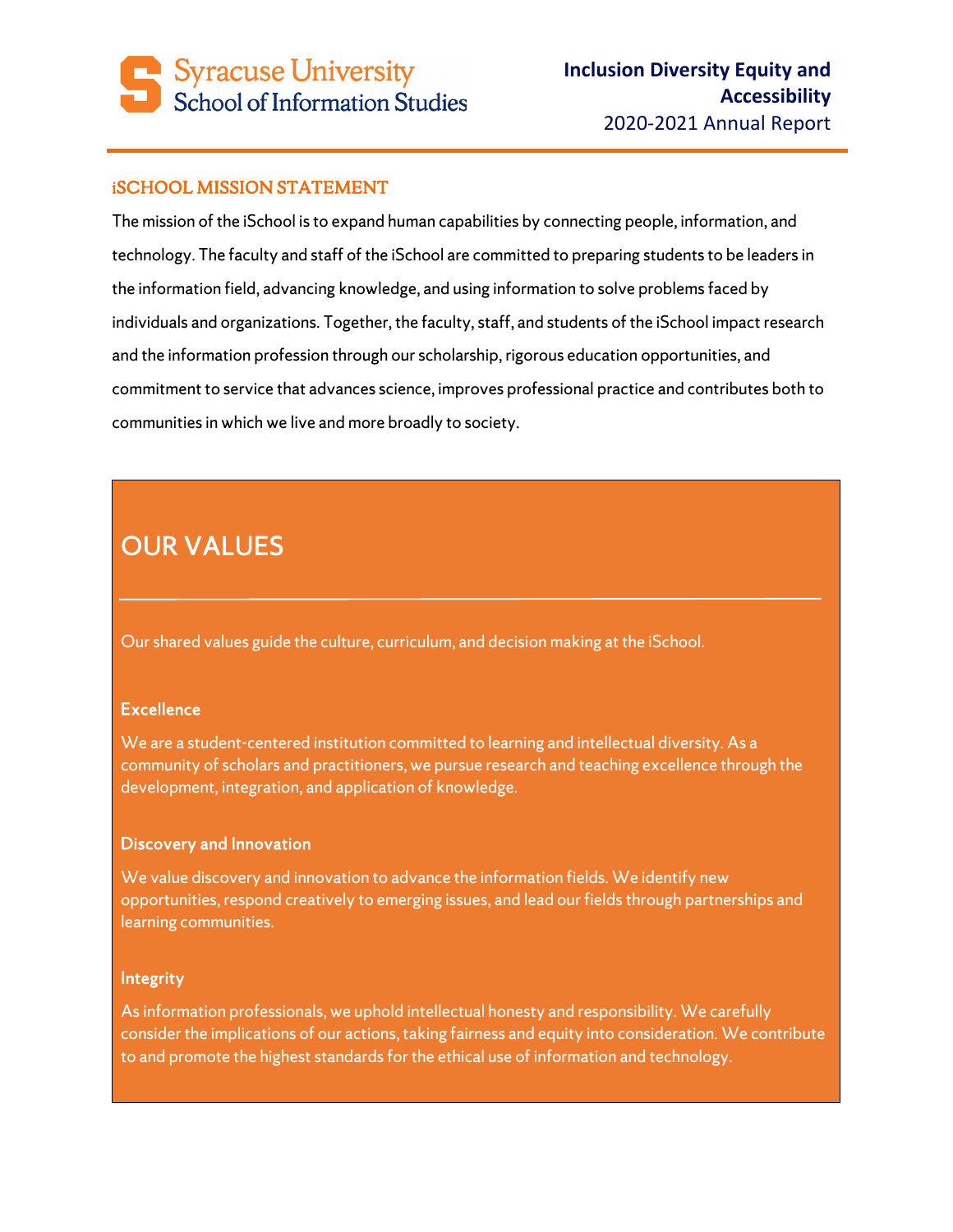#### Diversity and Inclusion

We strive for diversity in our community and celebrate differences. We embrace a multiplicity of voices to address social and technical challenges through interdisciplinary analysis and solutions.

#### Global Citizenship and Engagement

We enable our iSchool community to participate actively as global citizens working to advance the common good. We have a responsibility to inform and improve society and to influence policy through pedagogy, research, and advocacy.

### INTRODUCTION

The 2020-2021 academic year was tumultuous due to two major national and international events: the COVID-19 pandemic and social justice protests and developments that traumatized the country. The pandemic forced the entire nation to move to remote operations for all economic activity, and universities were no exception. While Syracuse University was able to keep its doors open to students who felt comfortable taking socially distanced and masked classes, the campus was, for the most part, empty. The pandemic precluded any large in-person event. From an inclusion, diversity, equity, and accessibility (IDEA). IDEA perspective, online offerings were both an opportunity and a challenge. They were an opportunity because they led to collaborations among units that may not have been possible under normal circumstances; they facilitated the participation of students, staff, and faculty outside of Syracuse and made it easy for invited speakers to join us online for seminars. We nonetheless recognize that the lack of in-person events limited our ability to engage in more extended, less formal interactions and prevented us from getting to know each other more deeply and enhance our sense of empathy for people who are different from us.

This annual report presents the initiatives that took place this year and recommendations for moving forward. The report is organized according to the six goals of the IDEA strategic plan.

GOAL I: The iSchool community is culturally aware and takes meaningful actions to eliminate biases and to support the inclusion of all its members.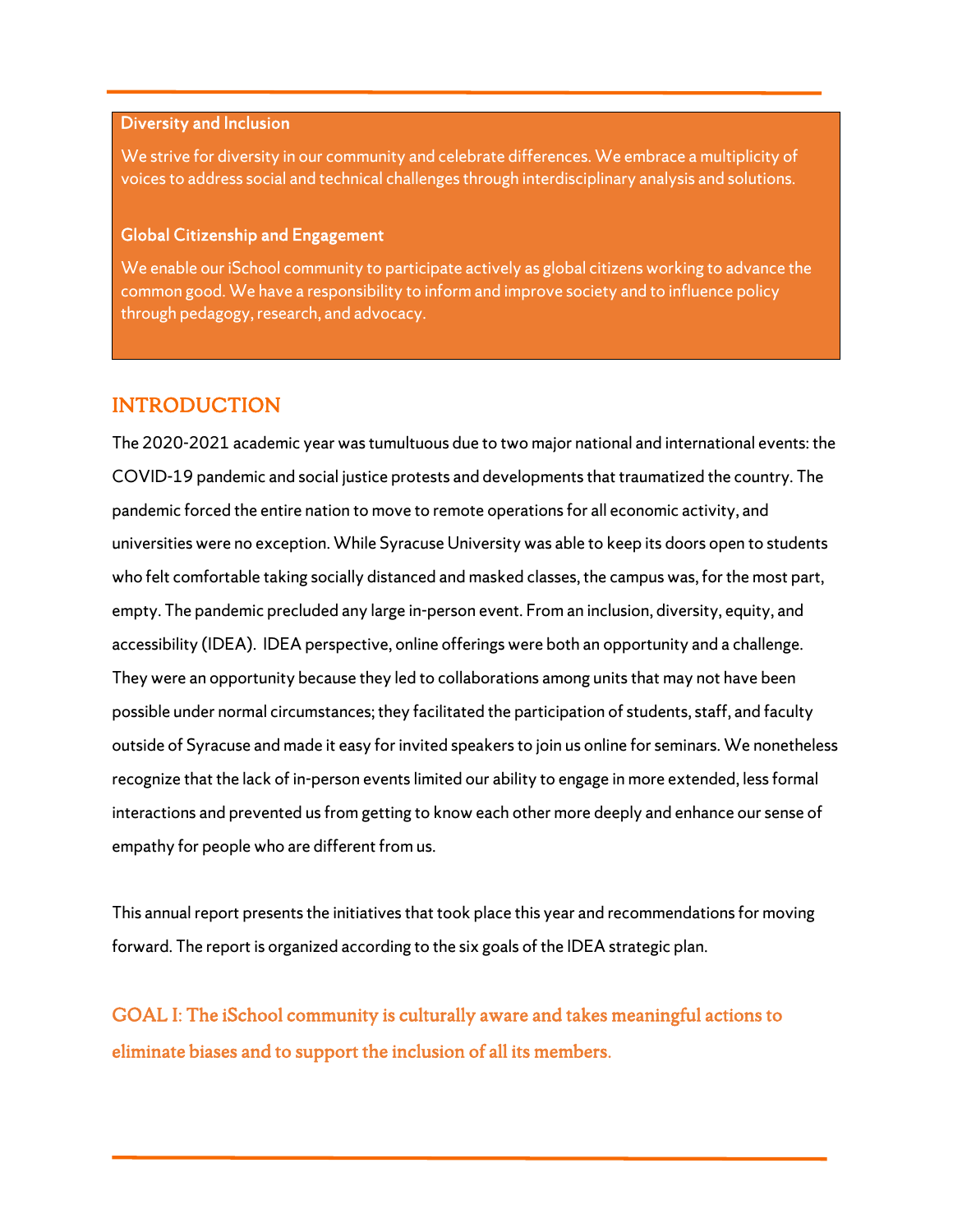The strategies pertaining to these goals centered on awareness, but they also involved structural initiatives concerning governance and research.

IDEA conversations. Every month, the iSchool sponsored IDEA-related events supporting diversity and inclusion. These events were often held in collaboration with the Whitman School of Management.

iSchool iDEA Forum. The iSchool was the lead institution organizing the iSchool IDEA Forum—a whole day of online panels dedicated to IDEA issues in the information field. The Forum involved thirteen universities and attracted 300 registrants, with 150 participants active at any given point in the event.

The *iSchool introduced FriDEA* late in the academic year, a weekly email posting that was sent to the entire iSchool community. It included short summaries of materials for enhancing our community's awareness of IDEA. The weekly email also included a short reflection about a current event and links to upcoming iSchool and university events.

Shout-outs. We introduced weekly shout-outs to highlight the contributions that particular faculty and staff members bring to the iSchool. The emails, in turn, drew more accolades by way of email responses from people who have had the opportunity to interact with our iSchool members and appreciate their professionalism and dedication. We sent 45 shout-outs this academic year; the first ones were done by the SAD-IDEA officer, and the subsequent 25 were submitted by members of the community.

Governance. The iSchool includes students and staff on most of its committees.

Research Days. Once a year, the iSchool holds Research Days, which allow students and faculty to present their research through posters. This year the event was held virtually and it showcases the diversity of research being done by our community.

Staff climate. We did not pursue the initiative concerning the staff's feelings of inclusion within the iSchool. Because the university commissioned a climate survey, the expectation was that each school would get its report. We expected the survey to help inform us about any initiatives that need to be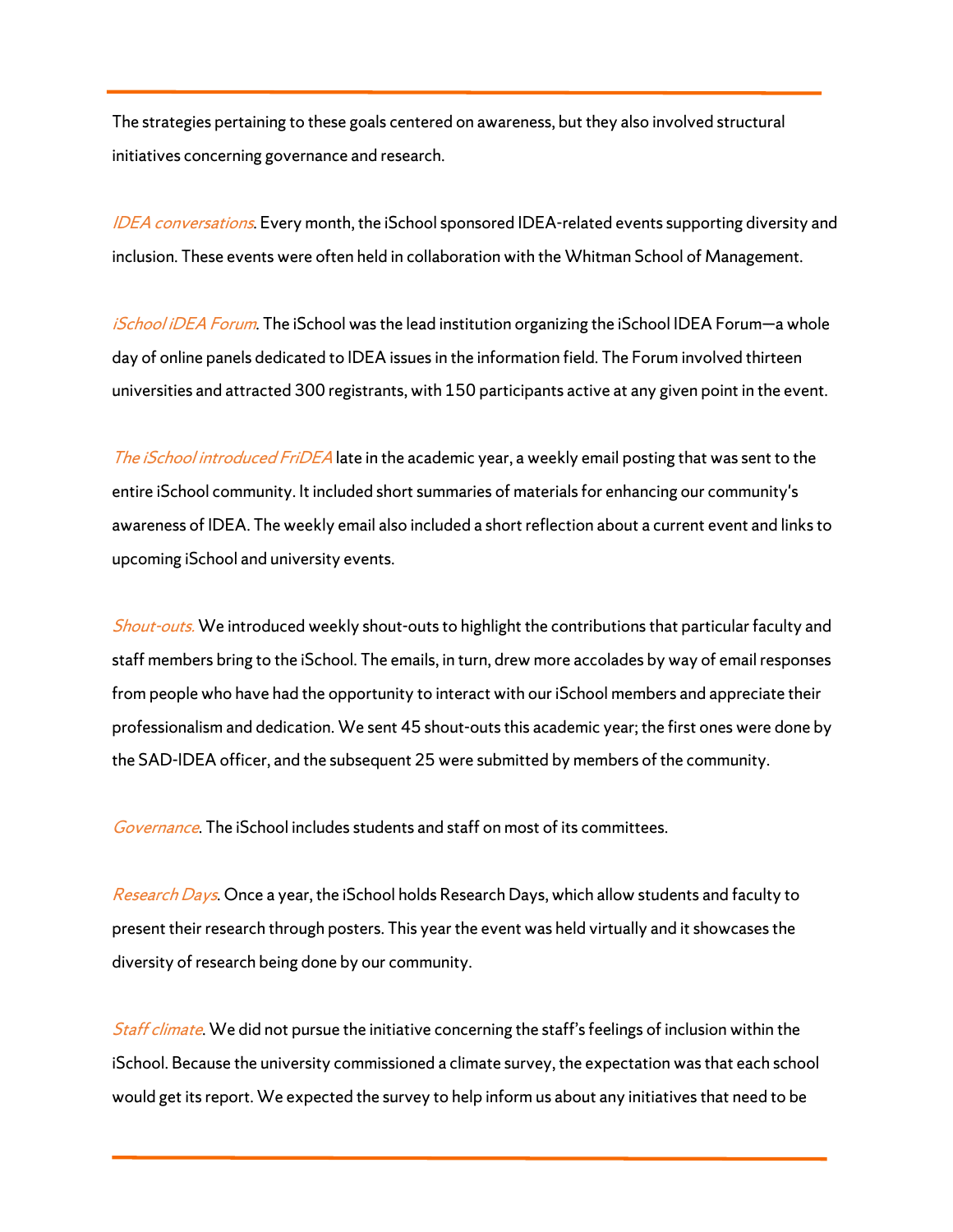taken in relation to the staff. As of this writing, the university has received the results from the climate survey, but individual units have not received their reports.

## GOAL S: Students are knowledgeable about IDEA and uphold the iSchool's values. They engage and lead IDEA-related events that foster a supportive and welcoming environment

The central theme of this goal is the awareness component of IDEA initiatives. Both student groups and the IDEA Committee were involved in the organization of events designed to meet this goal.

BLISTS Conference. The Black and Latinx Information Science and Technology Society (BLISTS) organized several events inviting alumni for its members and for their inaugural nationwide conference. The event organizers invited students from thirteen information Schools, and on one of its panels, the program featured three IDEA officers – from the iSchools at Berkeley and Rutgers and the iSchool at Syracuse. The keynote speaker for the event was one of BLISTS founders, Jason Mills.

Dialog circles. Other events that allowed the community to interact, albeit online, was the first dialog circle that allowed faculty, staff, and students to talk about identity issues in the course of a five-week program. The topics included race and identity, privilege, and biases, and the participants considered personal action strategies that would help with our progress towards a more inclusive school.

Informal meetings. The iSchool organized several gatherings after significant events such as the 2020 elections and the Chauvin trial, including a gathering to support students from India when the country was experiencing a high number of infections. These gatherings did not attract many participants; therefore, we think we should consider alternative activities.

Proposal for guidelines to address discriminatory incidents. The IDEA Committee worked on a proposal to help faculty, staff, and students address incidents related to discrimination, in order to repair the harm that the incident may have caused and to encourage dialog and reconciliation to occur. The guidelines are to be discussed by the faculty and approved, until the point when the university issues official guidelines.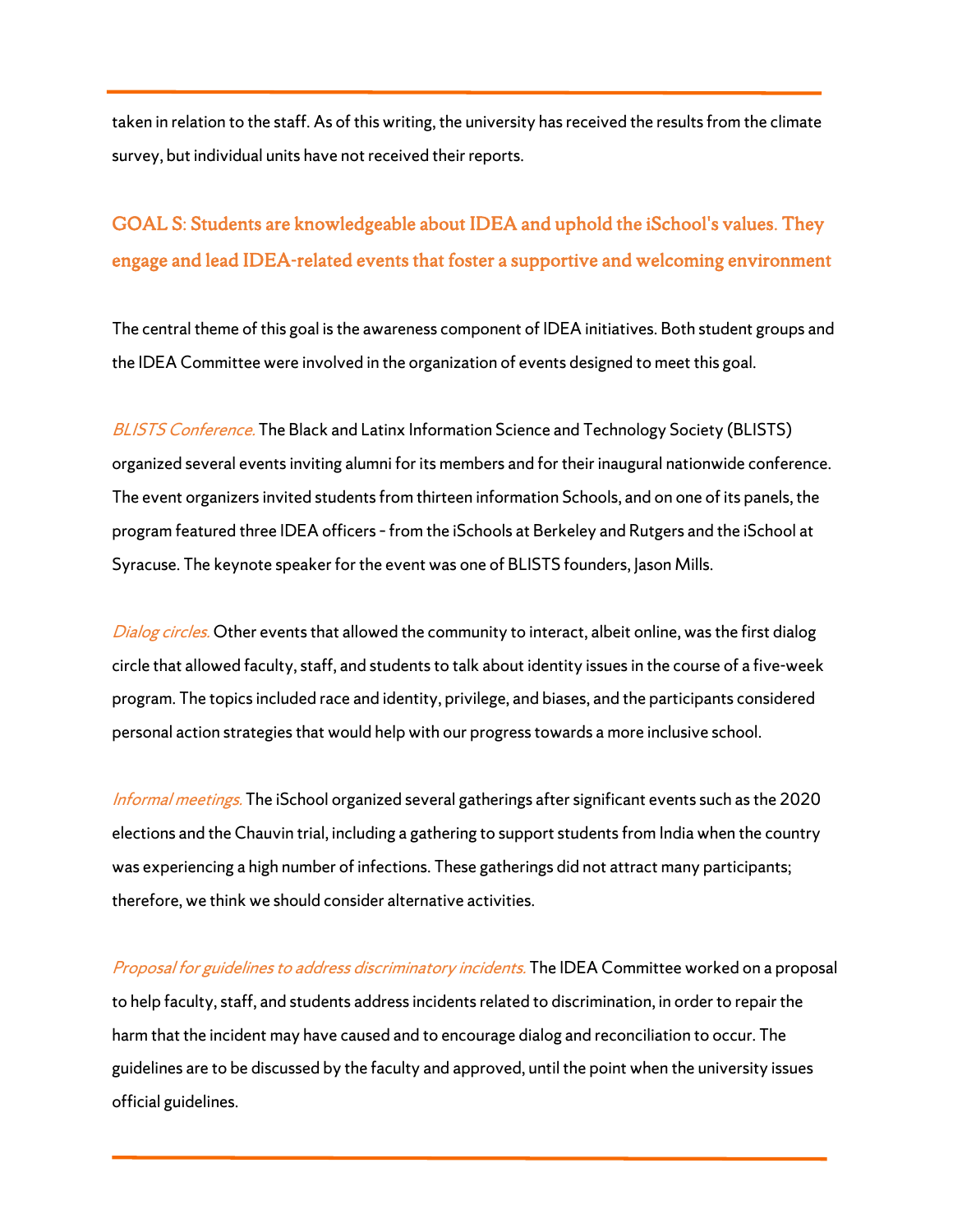GOAL D: The doctoral program provides ample opportunities to learn and engage in research for a diverse student population. It cultivates a supportive and inclusive environment.

Mentoring guidelines for faculty and doctoral students. The Doctoral Subcommittee completed several objectives through a single initiative. The IDEA Officer and doctoral students prepared guidelines that include recommendations for the onboarding of new students, strategies for faculty mentoring, and advice to doctoral students to help them navigate their interactions with faculty members.

GOAL F: The iSchool attracts faculty from diverse backgrounds and values, respects and highlights their teaching, research, and practice contributions. It supports its faculty through equitable service and compensation.

Diversity of faculty. The iSchool put in place several initiatives to attract diverse faculty. We created a list of doctoral students and assistant professors at other universities in areas of interest to the iSchool. The faculty in charge of searches used this list to invite prospects directly to apply for our open positions.

IDEA training for hiring. Faculty responsible for hiring received training about bias. This is the second time the faculty has received training. The first occasion was two years ago, and because of the many faculty the iSchool was hiring this academic year, the training was repeated as a reminder of the potential biases we may implicitly act on.

Appreciation of the diversity of research at the iSchool. At the beginning of the Spring, the iSchool's Editorial Board decided to start collecting statistics about the stories featured on our site. The objective was to ensure that the material included a diversity of voices. Here are some relevant statistics about this initiative:

Total stories published on our site: 261 from 2017-2021 50 published in 2021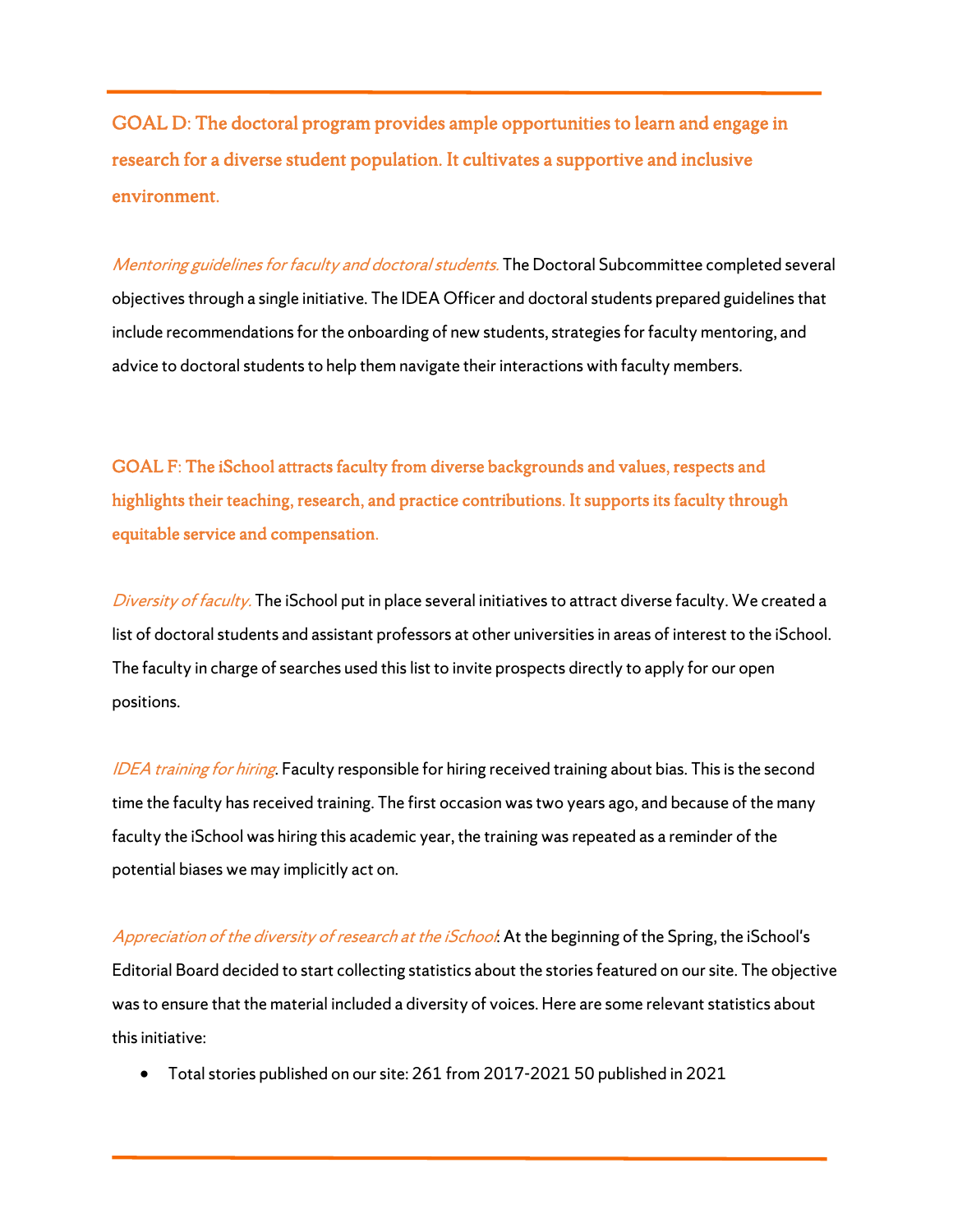- Stories from students from underrepresented communities: eight of the 15 student stories published in 2021 are from students from underrepresented communities.
- Stories from faculty from diverse background #0 of 5 faculty stories from 2021
- Stories about diversity and inclusion in general: 14 stories touching on diversity and inclusion, not necessarily including profiles on diverse student/faculty.

Fairness in student assessment of faculty. Research has found that women and faculty of color tend to receive lower student evaluations. In this effort, we explored some strategies that may reduce such biases. A paper by Peterson et al. (2019) reported that including a brief statement about bias in student evaluations helped to mitigate this problem. The iSchool did not institute this policy because the Office of Institutional Effectiveness and Assessment is working on a short video similar to one produced by McGill. The objective is for students at SU to receive this video when they are asked to complete the course feedback form.

Fairness in pay. The Senior Associate Dean for IDEA initiatives was a member of the University's Senate Ad Hoc Committee on Faculty Salary Equity. The iSchool has been waiting for this report to design its internal policies regarding pay equity, taking the report into consideration.

GOAL SSC: Career Services and Experiential Learning (CaSEL) at the iSchool provide opportunities for all our students (residential and online) to succeed, ensuring that the diversity of their disciplines is represented in our events. There is a robust infrastructure to support first-generation and other URM students facing challenges navigating university requirements.

Expanded services and events for students in our different programs. Under the leadership of the Associate Dean for Career Services and Experiential Learning (CaSEL), the iSchool expanded career events for students in all our programs. These events were aimed at alleviating the perception of LIS students that they were not getting enough career support for their field. A specific effort was initiated to engage LIS students, employers, and alumni, focused on the unique characteristics of this student and